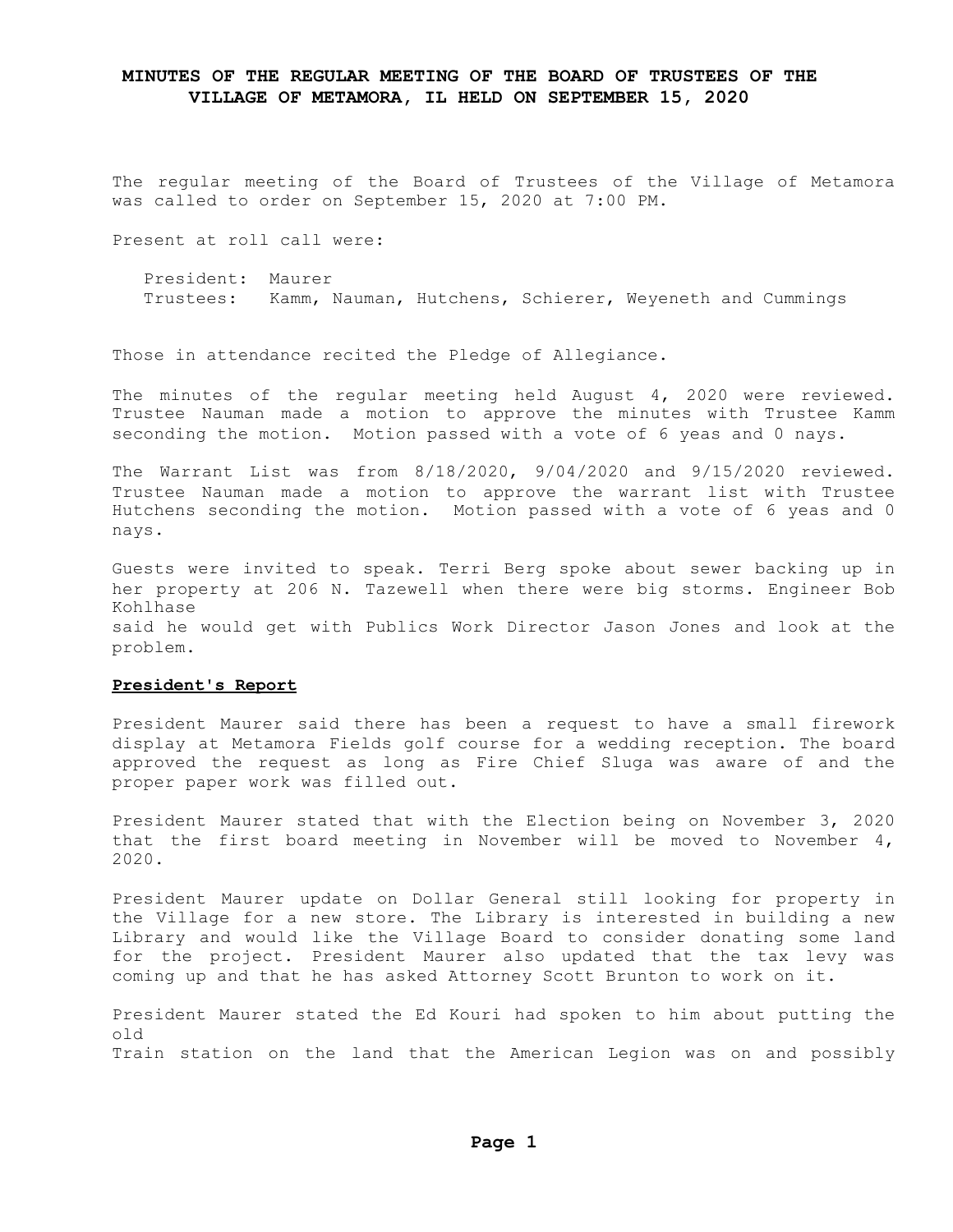incorporating public restrooms with it.

President Maurer relayed that Paul Kouri has been working with Bob Murphy on coming up with drawings and a plan for a new Fire/Ambulance station.

#### **Attorney's Report**

Motion was made for Approval of Ordinance Providing the Sale of Excess Village Property located off of Davenport by Trustee Nauman. Motion was seconded by Trustee Hutchens. Motion passed with 6 yeas and 0 nays.

Motion was made by Trustee Weyeneth to approve Drainage and Utility Easement with Metamora Park district for Coal Bank Road Storm Water drainage project. Motion passed with 6 yeas, and 0 nays.

Motion was made by Trustee Weyeneth and seconded by Trustee Cummings to approve Ordinance adding limitations in the Village Code regarding use of village right-of-way and Village Property. Motion passed with 6 yeas and 0 nays.

Motion was made by Trustee Cummings and seconded by Trustee Kamm to approve Body Camera Policy and procedures for Metamora Police Department. Motion passed with 6 yeas and 0 nays.

### **Engineer's Report**

Village Engineer Bob Kohlhase updated several items that have been ongoing in the Village. He stated that JETCO LTD. has requested to begin work in May of 2021 on the 5,000 gal. ground storage tank for better application conditions. There will be no cost change and a Contract will need to be signed.

#### **Treasurer's Report**

Treasurer Joan Garber gave report for the month end of July 2020. Major receipts were State of Illinois Taxes \$90,225.00 and Woodford County \$548,880.00.

Major disbursements for the month were Ameren, Brenntag, Fred Schrepfer Concrete, Gordon Stockman & Waugh, Woodford County Communications and WTS Services. In the amount of \$75,967.00.

Treasurer Joan Gaber also stated that Funds were invested during the month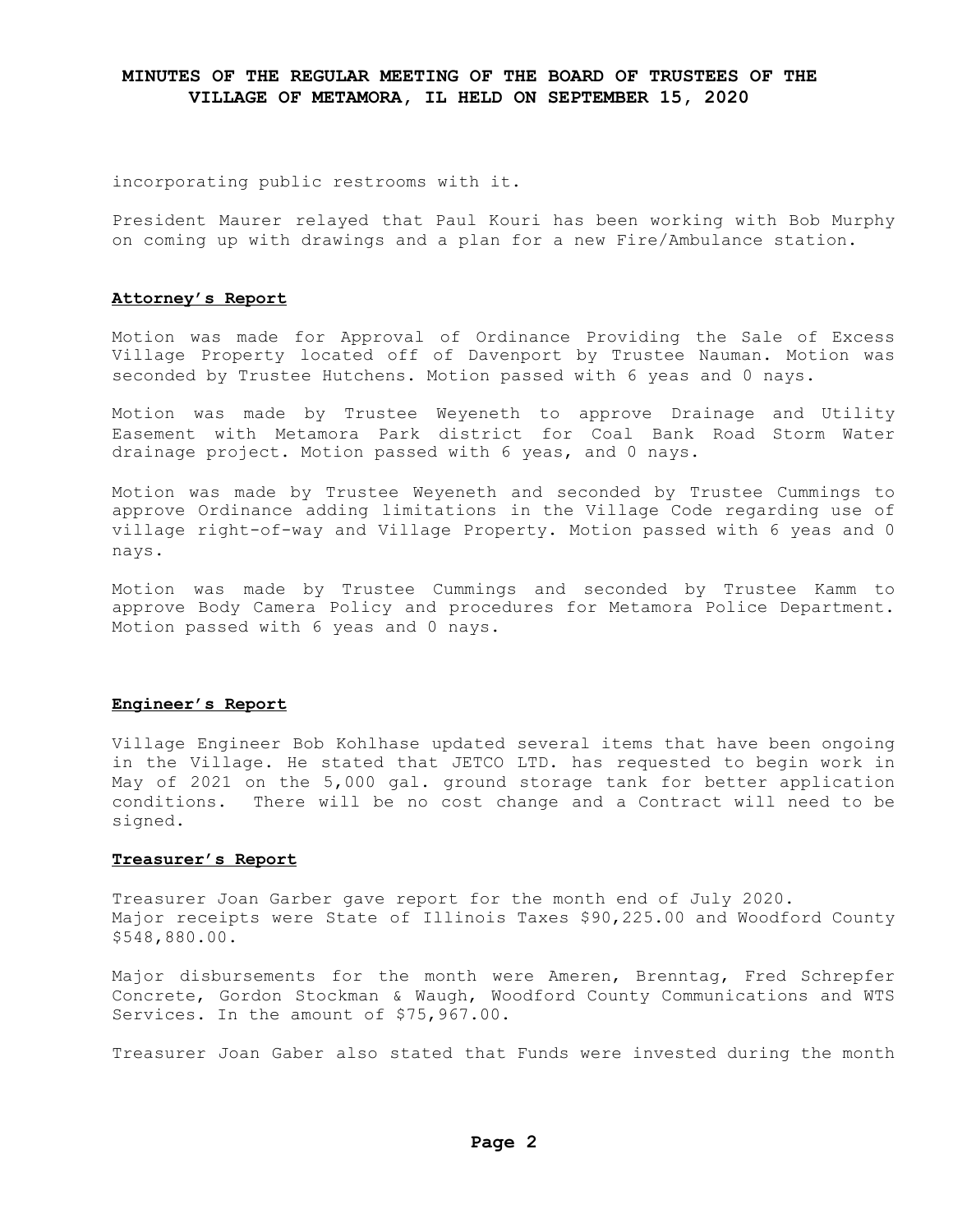of July in the Money Market at Commerce Band earning interest at a rate of .05%. The Goodfield State Bank Money Market earned interest at a rate of .15% on the balance as of July 31, 2020.Trus The Goodfield State Bank Insured Cash Sweep Account earned interest at a rate of .5 on the balance as of July 31, 2020.

## **Public Works**

Trustee Nauman reported that Julie Stotler has been hired for the Cleaning position.

Trustee Nauman went over the following items that needed purchased for the Public Works Dept. Trustee Kamm made a motion to approve items and Seconded by Trustee Cummings. Vote passed with 6 yeas and 0 nays.

Four replacement floating aerators motors lagoons - \$4,000.00 Floating aerator parts - \$10,000.00 Replacement DS lime feed motor -\$950.00 Replacement LMI chemical pump – Est. \$1,600.00

#### **Public Health & Safety** (Police/Fire/ESDA

Trustee Kamm reported that one of the firemen injured his shoulder but he is doing ok.

### **Finance, Economic Development, Insurance**

Trustee Weyeneth stated that he would be in negotiations with Joe Bachman about Village farm land lease. Price per acre was discussed and it was decided to be between \$260.00/\$265.00 per acre.

### **Employee Relations, Long Term Planning-Zoning, Hiking Biking Trail, Special Projects**

Trustee Hutchens said he was still working on Fire House plans and Public Restrooms.

### **Old Business**

No Old Business

#### **New Business**